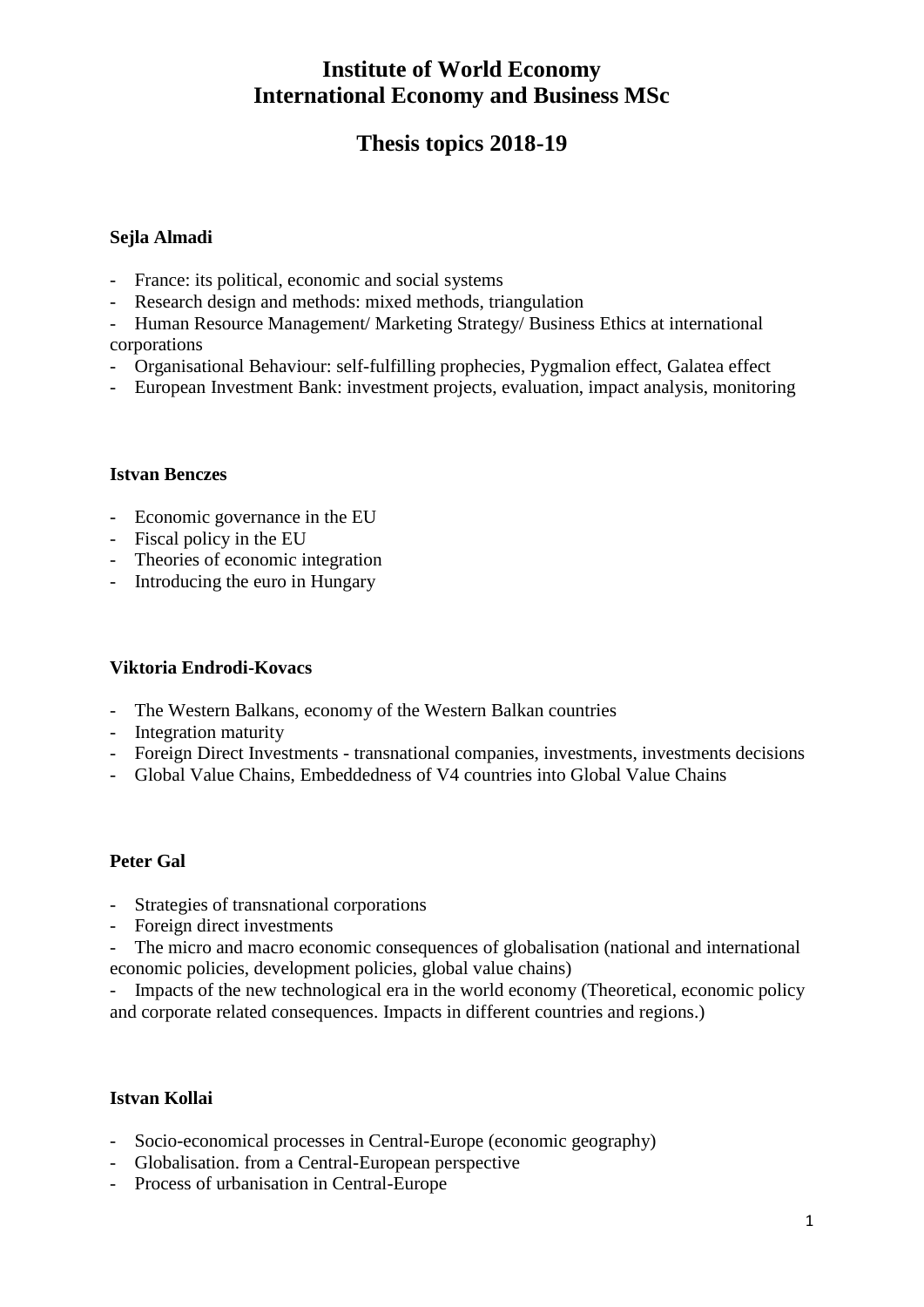- Economics of heritage (heritage industry, commodification of the past)
- Product branding and brand strategies (place-branding, geo-branding)
- Economics of multilingualism (economics of language)

#### **Istvan Magas**

- Global Finance and Regulation
- World Economic Crisis: Interpretations and Crisis Management
- Conditions of adopting the euro in Hungary
- BEXIT and its consequences in Europe
- Trade war

#### **Gabor Miklos**

- Effects of economic crises in the Central-European Region
- Integration maturity of the new EU-countries
- Advantages and disadvantages in the Central-European economies (macroeconomic analysis)
- Examination of autonomy in economical and political approach
- Political and economical benefits of minorities
- Challenges of the European labour market
- Labour shortages in Hungary and Central-Europe
- Situation of the Hungarian and Central-European construction industry

### **Sandor Gyula Nagy**

- Economic and Political issues of Latin American countries and Spain
- International and Hungarian practice of using the EU Structural Funds
- Energy policy of the EU

#### **Tibor Palankai**

- Theory of regional and global integration
- European integration policies
- Success rate of the European integration
- Integration maturity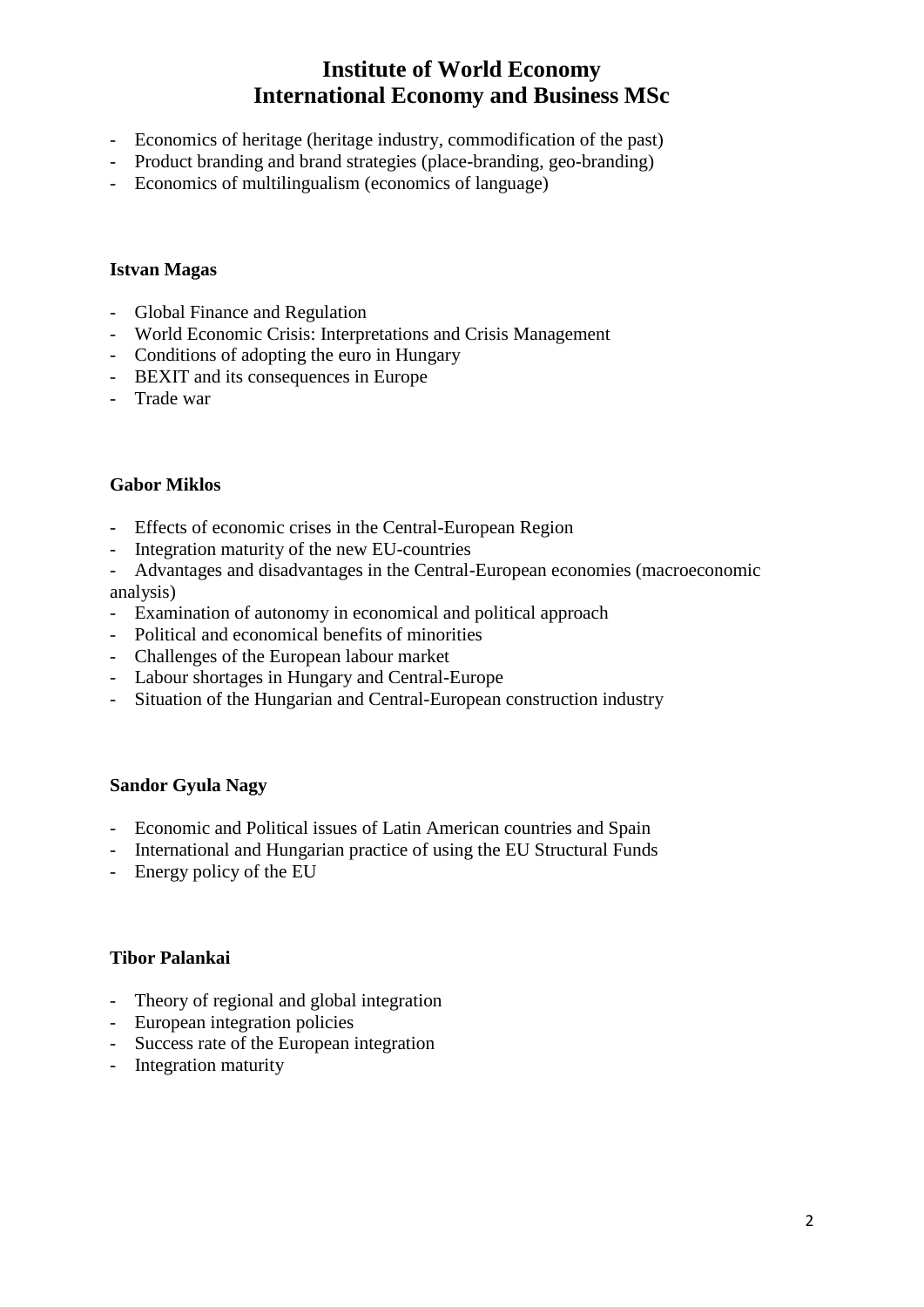### **Judit Ricz**

- Developmental States
- Latin America

### **Mihaly Simai**

- Global Economic Governance and National Economy Policies The new relations between output and trade in the World Economy The national and international regulations of transnational corporations: goals and outcomes The commodity markets in the international system Agriclture or manufacturing or services in the system of international cooperation.

Global challenges and the multilateral cooperation regimes The new global program of Sustainable Development (2015) and the national economies alternatively: developed world, developing countries or Hungary or in any of the functional areas of the the SDGs or national economy policies

Risk factors in the world economy, risk management on corporate, state and global levels

## **Krisztina Szabo**

- Development Economics;
- Foriegn Aid;
- Political Economy of Development Cooperation;
- Sustainable Development,
- Emerging Security Challenges

### **Balázs Szent-Ivanyi (maximum 2 students, he's abroad - consultation only via Skype and email)**

International development and aid, development economics

# **Andras Tetenyi**

- International Development Assistance
- Sustainable Development Goals
- Elements of Growth and Sustainability
- The Effects of International Migration